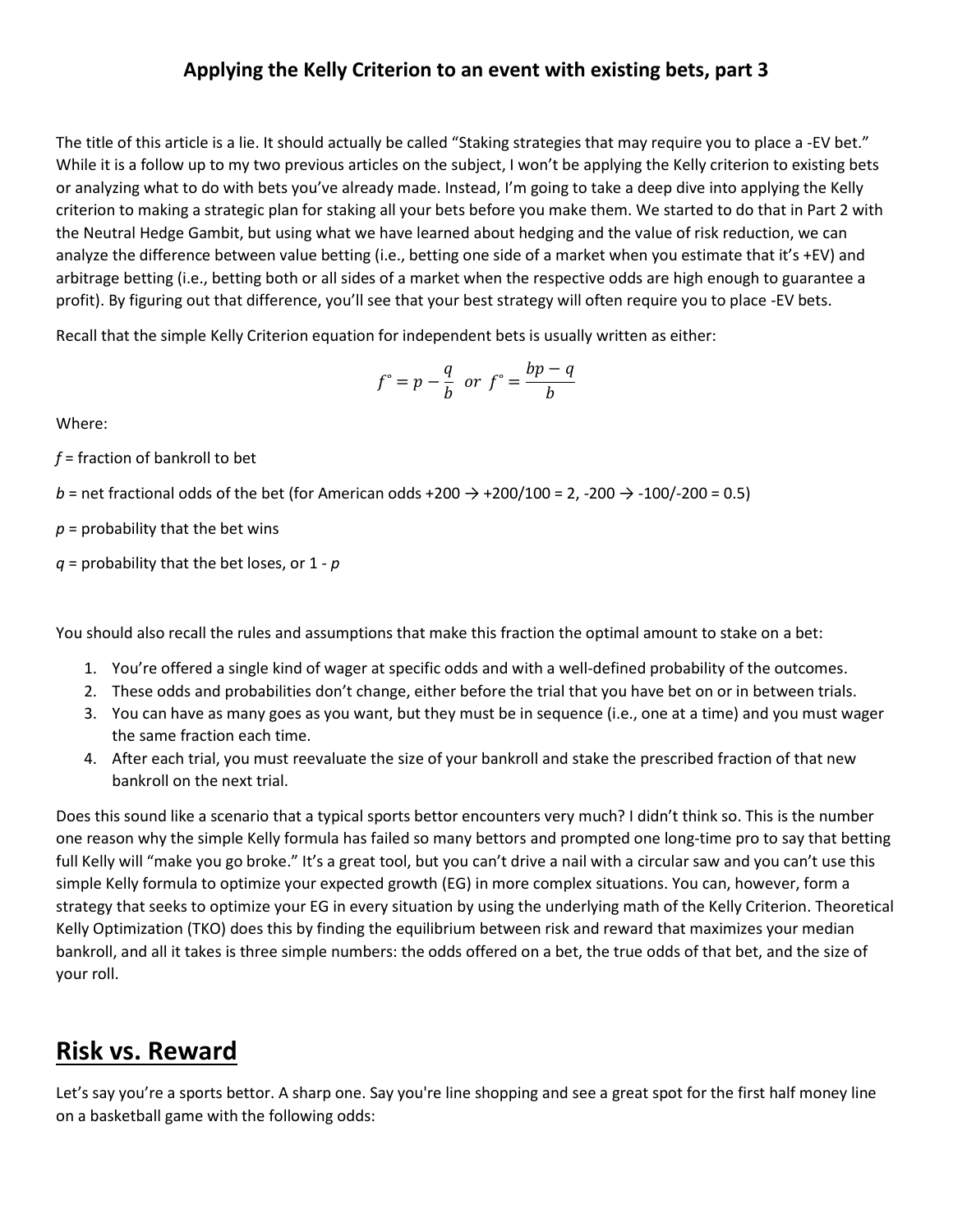Soft book odds: Team A +400/Team B -550

Sharp book odds: Team A +315/Team B -350

The limit to wager on Team A at the soft book is \$100 (making the limit to win \$400), and the limit to win on Team B is \$400 (making the limit to wager \$2200). The limits at the sharp book are far more than you have to worry about, because your total bankroll is \$2500, with \$1000 in the sharp book, \$500 in the soft one, and the other \$1000 in other outs.

What's your play? Being a sharp bettor, you notice that the two sets of odds offer an arbitrage opportunity by betting on Team A at the soft book and Team B at the sharp one. You calculate that by betting the \$100 limit on Team A, you can bet \$388 (or 15.5% of your bankroll) on Team B at the sharp book, and reap a guaranteed profit of \$11 with a balanced arb. Not bad! On the other hand, you realize that the sharp book has a ~2% vig built into their lines, and if we infer a vigfree line of ±331 (using a probit scale), then it predicts that Team A will win 23.2% of the time. It feels wrong to give back some of your EV to the sharp book in order to lock up a profit, so you want to calculate the right stake for a value bet instead.

If you assume that the sharp book is right, then by complete coincidence your full Kelly stake size would be \$100 to bet on Team A. Here is the math:

$$
f^{\circ} = \frac{bp - q}{b}
$$

$$
f^{\circ} = \frac{4 * 0.232 - 0.768}{4}
$$

$$
f^{\circ} = \frac{0.16}{4}
$$

$$
f^{\circ} = 0.04 \text{ or } 4.0\%
$$

$$
4.0\% \text{ of } $2500 = $100
$$

And for completeness' sake, your full Kelly stake on Team B would be:

$$
f^{\circ} = \frac{bp - q}{b}
$$

$$
f^{\circ} = \frac{0.286 * 0.768 - 0.232}{0.286}
$$

$$
f^{\circ} = \frac{-0.0124}{0.286}
$$

$$
f^{\circ} = -0.043 \text{ or } -4.3\%
$$

So is a full Kelly bet on Team A the correct play? You used a market-determined win percentage to estimate your hefty 16% edge, so you can consider it a square edge and have much more confidence that a full Kelly stake is optimal. Then again, sharp books can be wrong too and if you bet half Kelly instead, then you don't give up much EG, but your amount at risk is cut in half. Take a minute to work out your answer before reading on…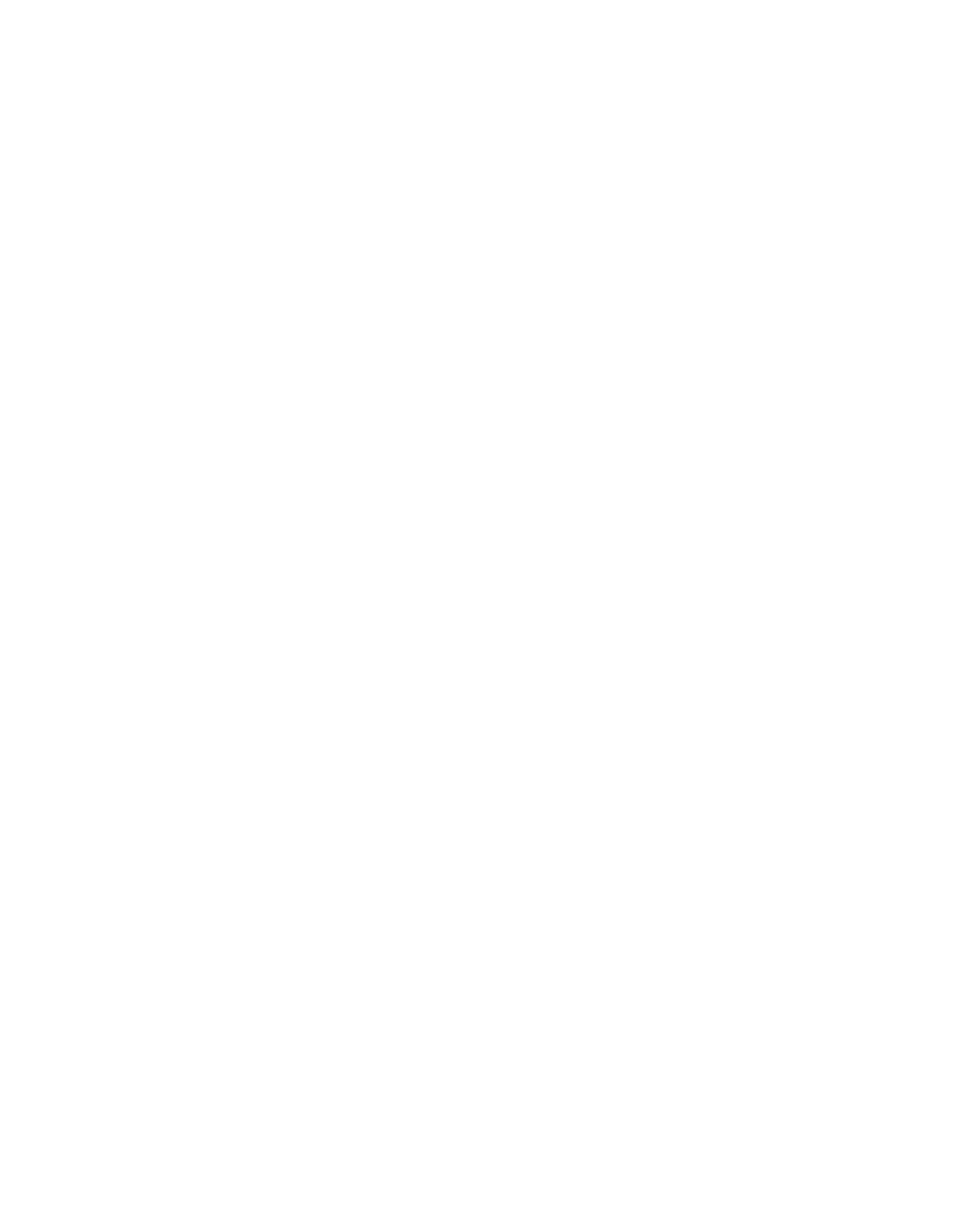## **Why not both?**

Maybe a compromise is best. But how do you figure out the optimal compromise? And will it be better than any of the options we already considered? We have to start answering these questions by defining the nature of a balanced arbitrage, where you have no money at risk and make an equal profit regardless of who wins. There are two ways this can happen: when one side has a very large edge and the other has slightly negative one, or when both sides have a slightly positive edge. Obviously, this example falls into the first category, and that's the one we want to analyze to compare staking strategies that may require you to place a -EV bet.

Since it's a two-step process to pull off an arb, now suppose you bet on Team A first, then fill out your slip to bet on Team B. Before you hit "place bet," think about how else you could have gotten to an equivalent spot. Maybe your bet on Team A was actually made months ago as a "Tampa Bay to win the Super Bowl" future at 19-1 (like in Part 1 of this series), but Brady was injured in the NFC championship and now they're a huge underdog in the Big Game. Either way you got to this spot, your bet on Team A pays out 20% of your bankroll and now you have to decide how much is optimal to bet on the opposite side. So, either way you just use the opposite-side Kelly formula to find the answer like this:

$$
f^{\circ} = p - \frac{q}{b} + pw
$$
  

$$
f^{\circ} = 0.768 - \frac{0.232}{0.286} + (0.768)(0.20)
$$
  

$$
f^{\circ} = 0.768 - 0.811 + 0.154
$$
  

$$
f^{\circ} = 0.11 \text{ or } 11.0\%
$$

Where:

*p* = 76.8%

*q* = 23.2%

*b* = 0.286 (i.e., -350 in American odds)

*w* = 20%

So that's it. That's the answer. But what's really going on under the hood? Recall that to make a balanced arb, your bet on Team B has to be 15.5% of your bankroll, and the optimal bet to make on Team B from a Kelly perspective is about - 4.5%. So, why not both? Because your bet on Team A is already maxed out, the optimal play is to reduce your bet size on Team B by adding the negative Kelly fraction that we calculated above:

$$
15.5\% + (-4.3\%) \approx 11.0\%
$$

(If your bet on Team B was limited instead, then you'd optimize your EG by making a balanced arb and then betting an extra 4% on Team A.) This method is like a strange hybrid vehicle where you weld a value bet onto your arb while betting as much as you can on the combination. So, since the idea is to automatically hedge after making your initial bet, I welded the words "automatic" and "hedge" together to call it an: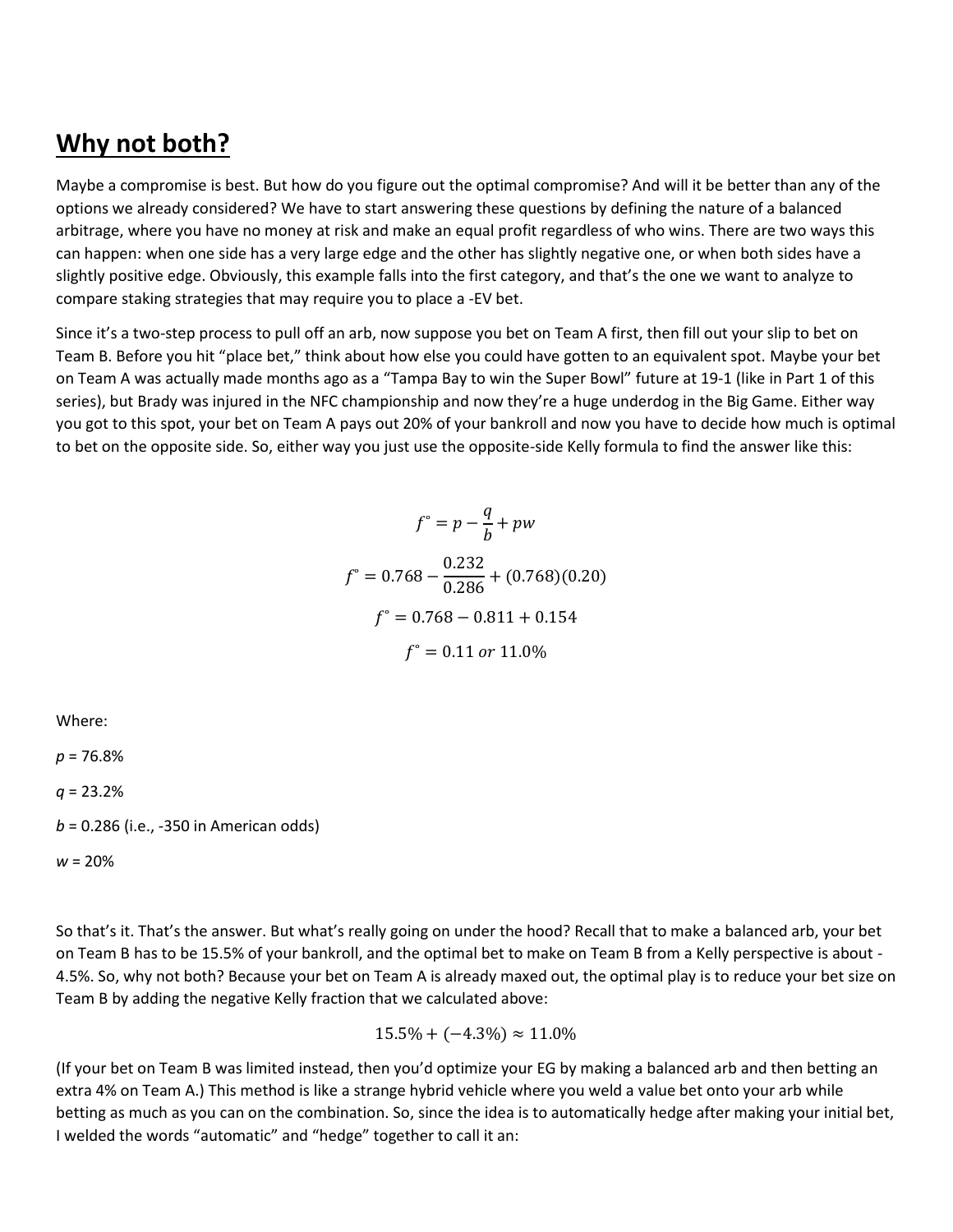## **Pics or it doesn't happen**

To illustrate how your EG changes with hedge size, I plotted two curves in the chart below. The red curve represents your EG when using full Kelly staking, with no hedging at "Hedge amount on Team B" = 0.0% and increasing up to a hedge of 15%. I put a green marker at a hedge size of 11% to show you the EG for an autohedge, and a gold marker at 15% to roughly indicate a balanced arb. The blue curve happens when you start by staking on Team A with a half Kelly size (i.e., 2% of your bankroll), and it's pretty obvious that it doesn't benefit you much to hedge in that case, since the blue curve is almost at its peak when hedge = 0%. Of course, it's also pretty obvious that you're costing yourself a lot of money, because your bankroll will grow twice as fast if you autohedge instead. You're also costing yourself money if you bet full Kelly without hedging at all, because the full Kelly curve is lowest at 0% hedge.

Since the full Kelly curve is so flat near the top for 4:1 odds on Team A, your increase in EG by autohedging instead of arbing isn't dramatic. But what happens if we shorten the odds on Team A to even money?



The next chart shows the even money case, and for those odds your EG is significantly better if you autohedge than if you strictly arb or make either full or half Kelly value bets. In this example your edge is down to 8%, but that's much more realistic for the even money case since it represents Team A/Team B lines of +100/-120 at the soft book and -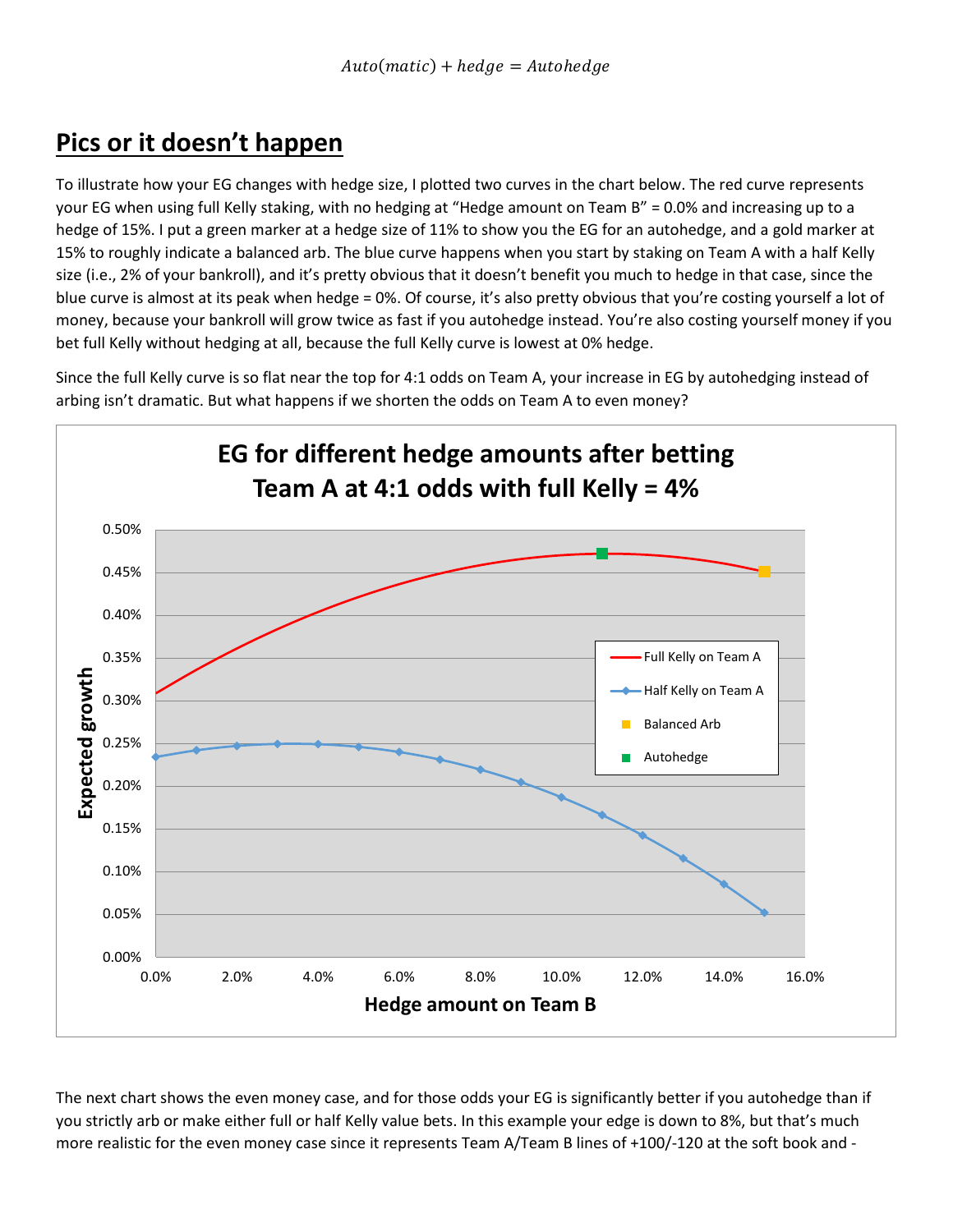120/+110 at the sharp one. With these odds, an autohedge has almost 20% greater EG than a balanced arb, and is still clearly superior to either of the simple Kelly bet sizes with 0% hedging.



When Team A is a big favorite, you need to get down much more on them than you do on Team B, but there are still plenty of soft books that will let you bet 15% of your roll on -400 odds, since your amount to win is less than 4%. With - 400 (aka 0.25-to-1) odds on Team A and +450 on Team B as in the chart below, an autohedge bet of 2% on Team B strikes the optimal balance and yields a much higher growth rate than a full or half Kelly value bet.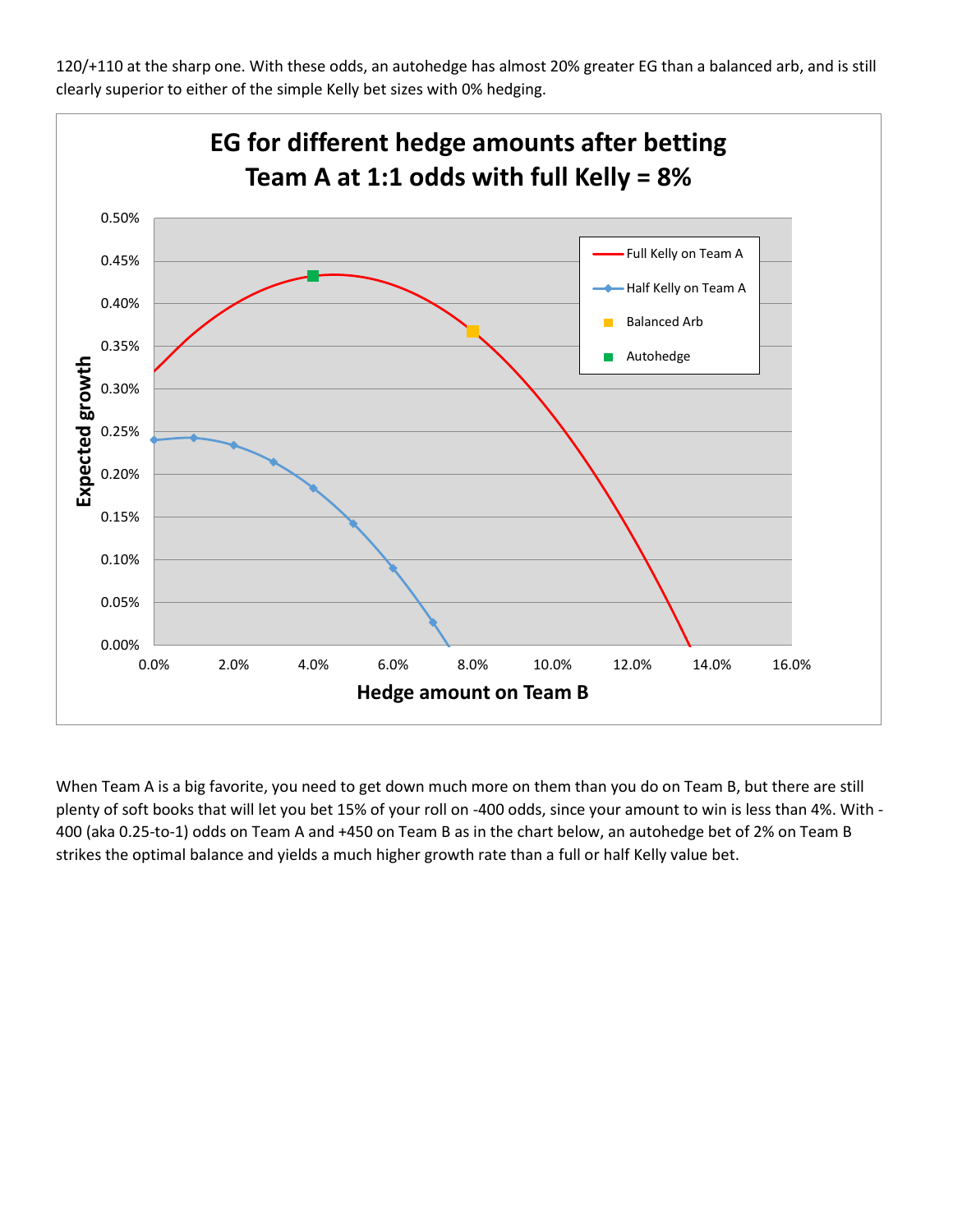

Since you'd only place a 2% bet to win 9% on Team B when you autohedge, you might have a bit more money at risk than you're comfortable with. Yet, when these rare opportunities come up, you will end up risking less than you do for even a half Kelly value bet. Think about it: if full Kelly staking on Team A is 15%, then you put 7.5% of your bankroll at risk by staking at half Kelly. With an autohedge, you'd wager 15% on Team A to win 3.75% and 2% on Team B to win 9% at +450 odds. This way, the most you can lose is 15% - 9% = 6%. In fact, regardless of which team is the favorite, you always risk less of your bankroll by autohedging than you do with half Kelly staking.

As you can see in the chart below, your amount at risk is roughly equivalent to 1/3 Kelly staking, so you can avoid the gut wrenching swings that come along with full Kelly sizing on these golden opportunities: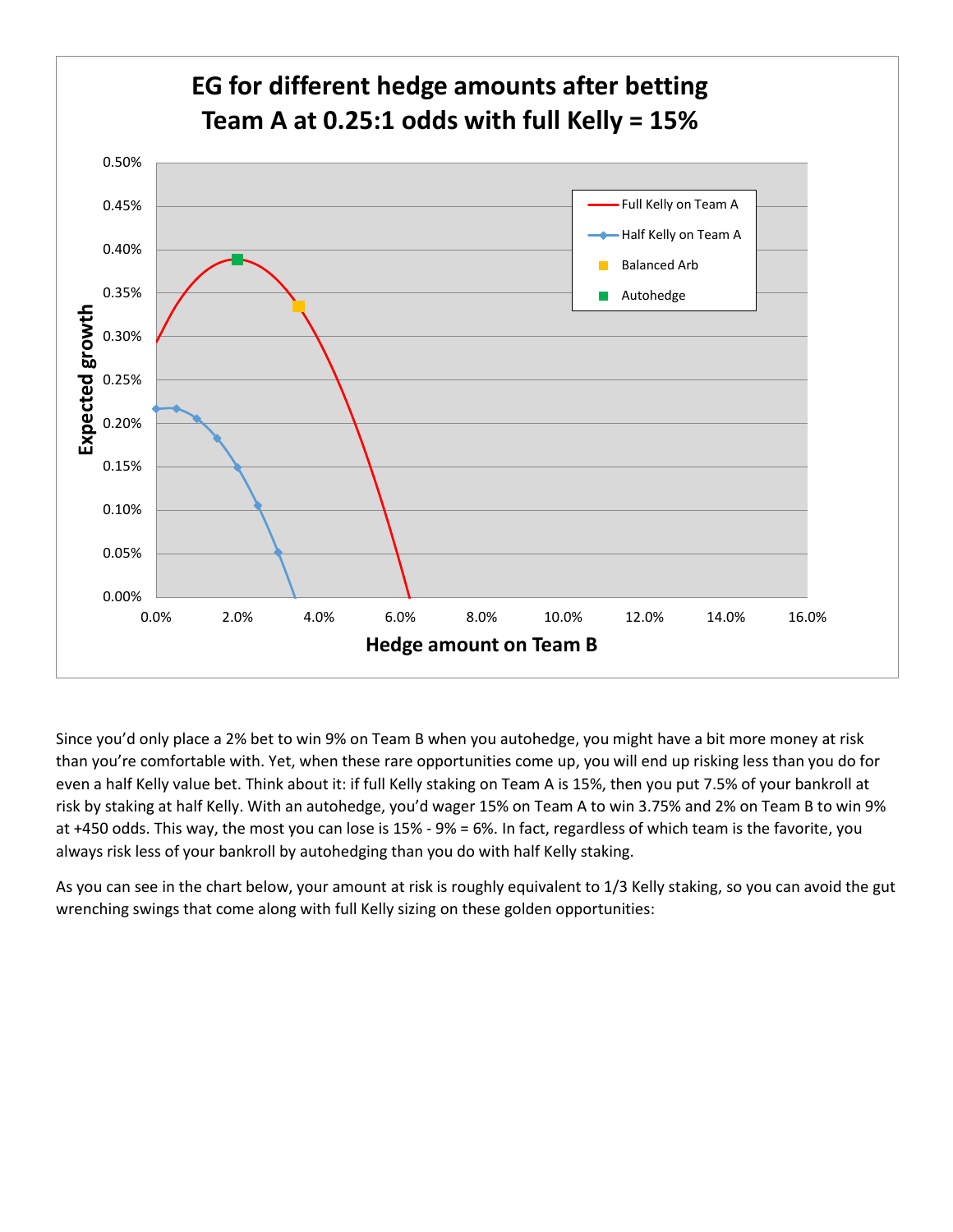

But is it really that much better to bet the opposite side while paying a 2% vig (and giving up some of your massive EV) in order to reduce your risk? Is autohedging better than arbing which has zero risk? Is it easy enough for most bettors to figure out how much to optimally hedge? As you can see from the summary chart below, the answer is yes, yes, yes! Yes, you can gain much more EG by arbing than by value betting at half Kelly or even full Kelly, and you gain even more EG by autohedging to hit that sweet spot in the middle. Yes, you get slightly more EG with an autohedge than with a balanced arb, and by using the TKO solution you don't have to bet very precise amounts or worry about the line changing before you can complete your trade. (Since you're betting the value side first, it's unlikely that the sharp book will move their line much when you go to make your hedge, but if they do you just need to adjust your hedge size slightly to account for the new line.) Yes, it's easy for everyone to determine the best hedge size, because all you have to do is use the basic opposite-side Kelly formula to calculate how much to bet on Team B (based on your estimate of the true win percentages and the amount you got down on Team A).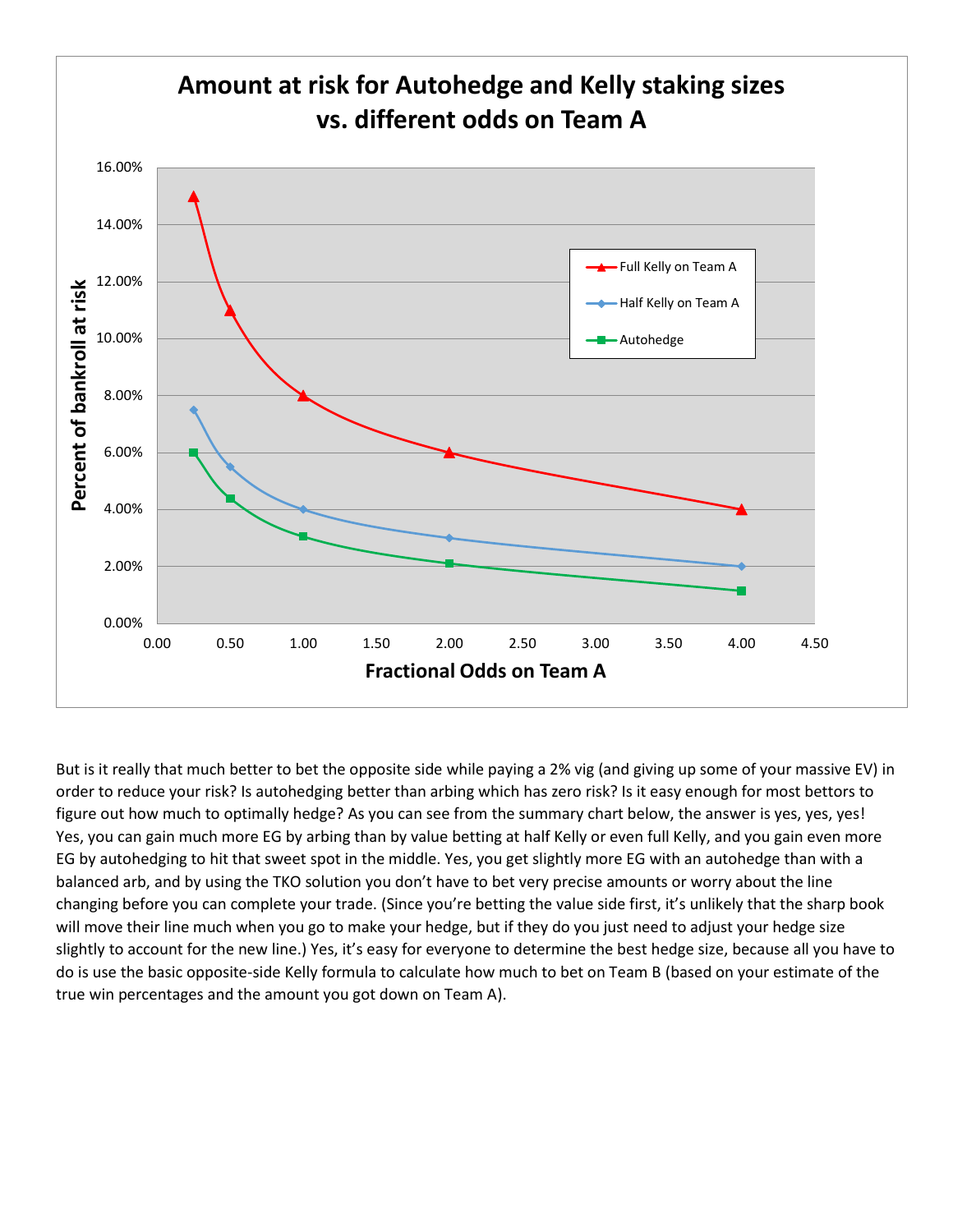

# **The best laid plans**

But what if you're wrong? Or more accurately, what if the sharp book is wrong? They aren't infallible when setting their lines and, if you're counting on their handicapping of the game to calculate how much to hedge, you could be led astray. Thing is, they usually aren't wrong by much. A reasonable estimate of how wrong they're likely to be is that the fair line equals their line on Team B. If it's off by more than that, they'd be giving value on Team B which is something they're designed to avoid. If that's how it shakes out, then your hedge on Team B is actually neutral EV, but the value you thought you had on Team A is reduced. How do the different staking methods fare in this case?

You can see a comparison of the EG for each one at even money odds on Team A in the chart below. Not surprisingly, betting the limit on Team A and arbing with Team B looks the same as before, because a balanced arb doesn't depend on the true win percentage on the game. It's only affected by the relative odds on both sides. That's the best play in this case, because the optimal hedge size when the simple Kelly fraction = 0% is just the amount that balances your payout for either side. An autohedge still does very well, but full Kelly is (almost) a disaster since you're seriously over bet. Half Kelly is better than full, but not nearly in the same league as either of the opposite-side strategies.

On the other hand, if the soft book limits you to a bet size of about half Kelly instead, what should your strategy be? Value bet, arb, or autohedge? By looking at the blue curve, you can see that hedging with a 4% bet on Team B optimizes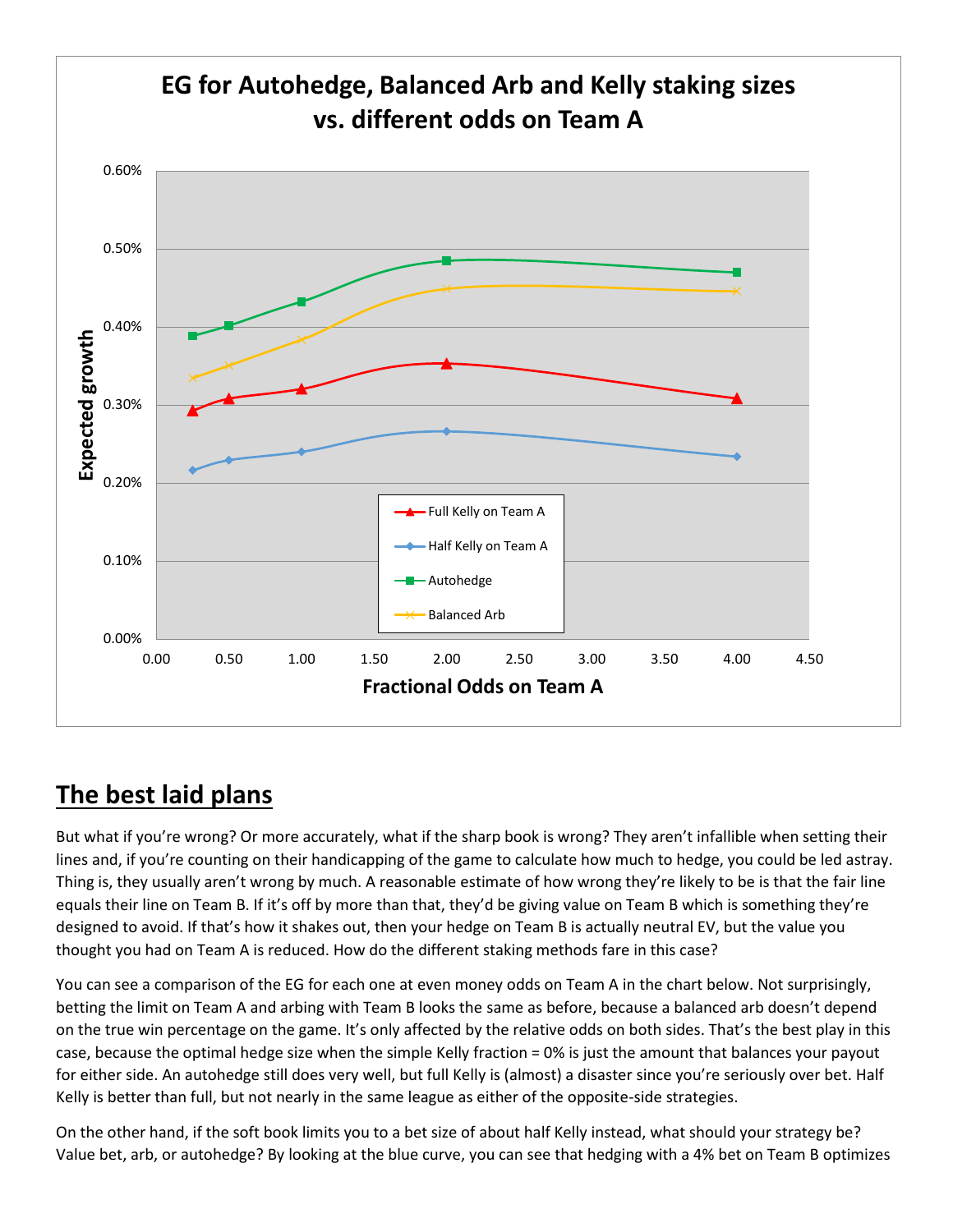your EG when the sharp book line is off by this much. This strategy would completely eliminate your risk because you'd be freerolling on Team B (do you see why?) and who doesn't love a freeroll? However, if the sharp book is right, like in the first 1:1 odds chart, it would reduce your overall EG from 0.24% by value betting to 0.18% by autohedging your half Kelly stake.



The relative performance of each staking strategy holds true for all combinations of odds, as you can see in the chart below. Whether Team A is a favorite, dog, or pick-em, arbing or autohedging is much better than full Kelly or half Kelly value betting. A 2/3 Kelly sizing would bridge the gap a little, but how much you can lose with that scheme is twice as much as with an autohedge, so that strategy doesn't make much sense either. Quite simply, an autohedge makes it easy to win, and hard to lose.